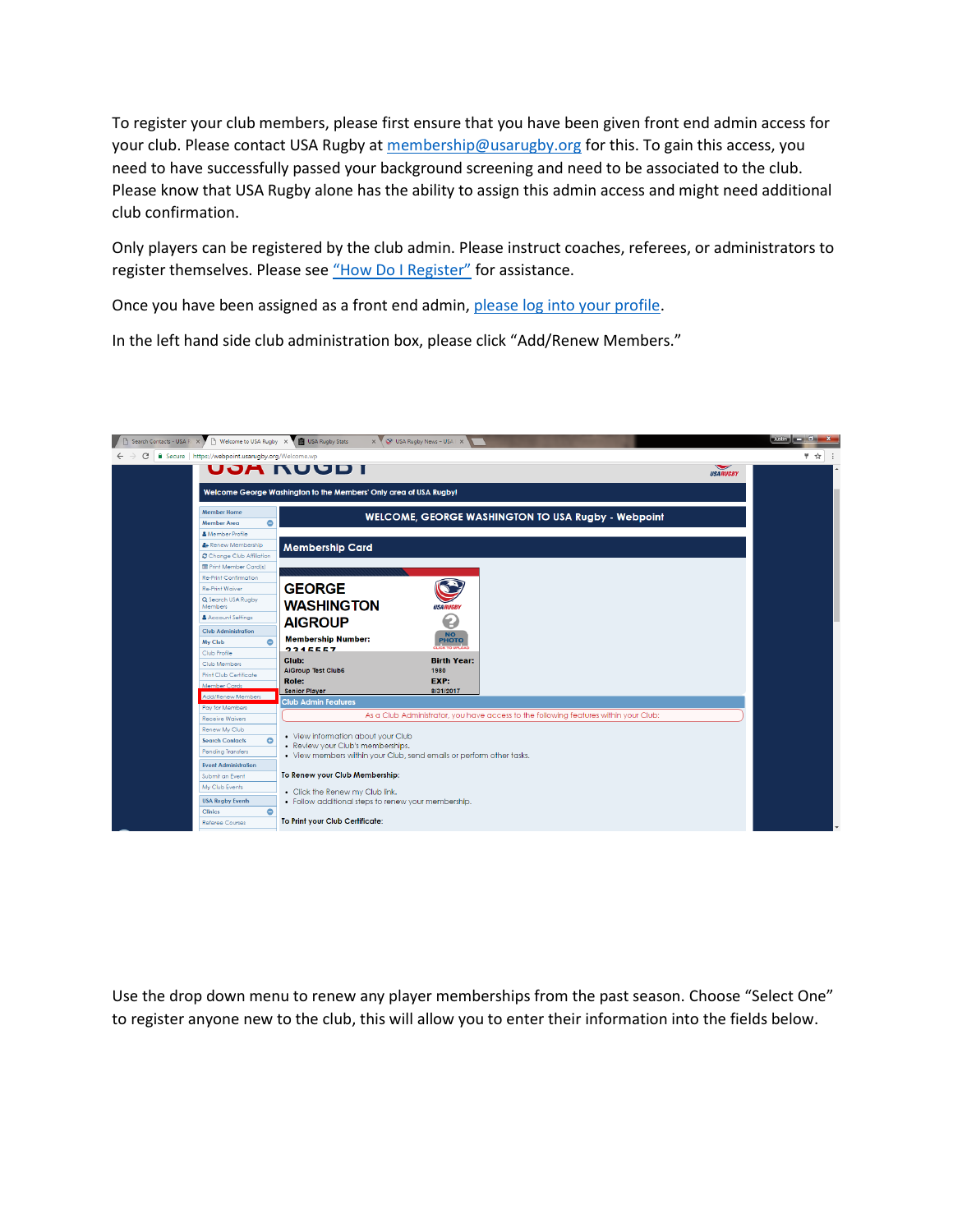| List Organizations - USA X           |                                                                                                                                        | Add Unpaid Membership X \ \ Transfers   USA Rugby M X \ \ USA Rugby Stats  |                | $\times$                                                                                   |              | $\log n$ $\sim$ $\sim$ $\sim$ $\sim$ |   |  |
|--------------------------------------|----------------------------------------------------------------------------------------------------------------------------------------|----------------------------------------------------------------------------|----------------|--------------------------------------------------------------------------------------------|--------------|--------------------------------------|---|--|
| ٠                                    |                                                                                                                                        | Secure   https://webpoint.usarugby.org/wp15/Memberships/AddUnpaidMember.wp |                |                                                                                            |              |                                      | ☆ |  |
| <b>Member Home</b>                   |                                                                                                                                        | <b>Add Unpaid Membership</b>                                               |                |                                                                                            |              |                                      |   |  |
| $\bullet$<br><b>Member Area</b>      |                                                                                                                                        |                                                                            |                |                                                                                            |              |                                      |   |  |
| <b>A</b> Member Profile              |                                                                                                                                        |                                                                            |                | This Member will be added/renewed with an unpaid membership. You can keep renewing members |              |                                      |   |  |
| & Renew Membership                   |                                                                                                                                        |                                                                            |                | and then pay for all the unpaid memberships after you are done adding all the members.     |              |                                      |   |  |
| Change Club Affiliation              | <b>Club Member:</b>                                                                                                                    |                                                                            | - no options - |                                                                                            |              |                                      |   |  |
| <b>E</b> Print Member Card(s)        | If you are adding a new member, fill out the form below.                                                                               |                                                                            |                |                                                                                            |              |                                      |   |  |
| <b>Re-Print Confirmation</b>         | <b>Membership Type:</b>                                                                                                                |                                                                            | College Player |                                                                                            |              |                                      |   |  |
| <b>Re-Print Waiver</b>               | Dates:                                                                                                                                 |                                                                            |                | 2/20/2017 - 8/31/2017                                                                      |              |                                      |   |  |
| Q Search USA Rugby<br><b>Members</b> |                                                                                                                                        |                                                                            |                |                                                                                            |              |                                      |   |  |
| & Account Settings                   | You must have the player's Waiver and Rules Acknowledgements in your possession to process their membership.<br><b>Waiver Received</b> |                                                                            |                |                                                                                            |              |                                      |   |  |
| <b>Club Administration</b>           | USA Rugby Rules Acknowledgment Received                                                                                                |                                                                            |                |                                                                                            |              |                                      |   |  |
| $\bullet$<br>My Club                 | <b>Region/Club Information</b>                                                                                                         |                                                                            |                |                                                                                            |              |                                      |   |  |
| Club Profile                         | <b>Region:</b><br>At Large Associate Geographic LAU                                                                                    |                                                                            |                |                                                                                            |              |                                      |   |  |
| Club Members                         | Club:<br>aigroup test club                                                                                                             |                                                                            |                |                                                                                            |              |                                      |   |  |
| <b>Print Club Certificate</b>        |                                                                                                                                        |                                                                            |                |                                                                                            |              |                                      |   |  |
| <b>Member Cards</b>                  | * Name:                                                                                                                                |                                                                            |                | * Email:                                                                                   |              |                                      |   |  |
| Add/Renew Members                    | * Address:                                                                                                                             |                                                                            |                | * Birthdate:                                                                               |              |                                      |   |  |
| Pay for Members                      | Address 2:                                                                                                                             |                                                                            |                | * Gender:                                                                                  | -Select One- |                                      |   |  |
| <b>Receive Waivers</b>               |                                                                                                                                        |                                                                            |                |                                                                                            |              |                                      |   |  |
| Renew My Club                        | * City:                                                                                                                                |                                                                            |                |                                                                                            |              |                                      |   |  |
| ٥<br><b>Search Contacts</b>          | State:                                                                                                                                 | $\overline{\phantom{a}}$ * Zip:<br>Select State                            |                |                                                                                            |              |                                      |   |  |
| <b>Pending Transfers</b>             | Country:                                                                                                                               | <b>United States</b>                                                       |                |                                                                                            |              |                                      |   |  |
| <b>Event Administration</b>          |                                                                                                                                        |                                                                            |                |                                                                                            |              |                                      |   |  |
| Submit an Event                      | Phone:                                                                                                                                 | Ext:                                                                       |                |                                                                                            |              |                                      |   |  |
| My Club Events                       |                                                                                                                                        | <b>Item</b>                                                                |                |                                                                                            | Price        |                                      |   |  |
| <b>USA Rugby Events</b>              | College Player                                                                                                                         |                                                                            |                |                                                                                            |              | \$40.00                              |   |  |
| <b>Rugby Tournaments</b>             | <b>Additional Items:</b>                                                                                                               |                                                                            |                |                                                                                            |              |                                      |   |  |
| ٥<br><b>Clinics</b>                  |                                                                                                                                        | 1 - At Large Associate Geographic LAU (College Player Fee):                |                |                                                                                            |              | \$0.00                               |   |  |

Once you have successfully registered all the players for your club, click "Pay for Members."

This will allow you/the club to make one credit card transaction to pay for all members.

| Search Contacts - USA R X                         | In Welcome to USA Rugby X   USA Rugby Stats<br>x V & USA Rugby News - USA   X        |                                          | Justin $\Box$ $\Box$ $\Box$ $\mathbf{X}$ |
|---------------------------------------------------|--------------------------------------------------------------------------------------|------------------------------------------|------------------------------------------|
| Secure   https://webpoint.usarugby.org/Welcome.wp |                                                                                      |                                          | ę.<br>☆                                  |
|                                                   | UJA NUUD I                                                                           | $\blacktriangleright$<br><b>USARUGBY</b> |                                          |
|                                                   | Welcome George Washington to the Members' Only area of USA Rugby!                    |                                          |                                          |
| <b>Member Home</b>                                | <b>WELCOME, GEORGE WASHINGTON TO USA Rugby - Webpoint</b>                            |                                          |                                          |
| <b>Member Area</b>                                | $\bullet$                                                                            |                                          |                                          |
| <b>A</b> Member Profile                           |                                                                                      |                                          |                                          |
| & Renew Membership                                | <b>Membership Card</b>                                                               |                                          |                                          |
| Change Club Affiliation                           |                                                                                      |                                          |                                          |
| <b>E</b> Print Member Card(s)                     |                                                                                      |                                          |                                          |
| <b>Re-Print Confirmation</b>                      |                                                                                      |                                          |                                          |
| Re-Print Waiver                                   | <b>GEORGE</b>                                                                        |                                          |                                          |
| Q Search USA Ruaby<br><b>Members</b>              | <b>WASHINGTON</b><br><b>USARUGBY</b>                                                 |                                          |                                          |
| Account Settings                                  | €                                                                                    |                                          |                                          |
| <b>Club Administration</b>                        | <b>AIGROUP</b>                                                                       |                                          |                                          |
| My Club                                           | NO<br>PHOTO<br><b>Membership Number:</b><br>$\bullet$                                |                                          |                                          |
| Club Profile                                      | <b>CLICK TO UPLOAD</b><br>2245557                                                    |                                          |                                          |
| Club Members                                      | Club:<br><b>Birth Year:</b>                                                          |                                          |                                          |
| <b>Print Club Certificate</b>                     | <b>AiGroup Test Club6</b><br>1980                                                    |                                          |                                          |
| <b>Member Cards</b>                               | EXP:<br>Role:<br><b>Senior Player</b><br>8/31/2017                                   |                                          |                                          |
| Add/Renew Members                                 | <b>Club Admin Features</b>                                                           |                                          |                                          |
| Pay for Members                                   |                                                                                      |                                          |                                          |
| <b>Receive Waivers</b>                            | As a Club Administrator, you have access to the following features within your Club: |                                          |                                          |
| Renew My Club                                     | • View information about your Club                                                   |                                          |                                          |
| <b>Search Contacts</b>                            | $\bullet$<br>• Review your Club's memberships.                                       |                                          |                                          |
| <b>Pending Transfers</b>                          | . View members within your Club, send emails or perform other tasks.                 |                                          |                                          |
| <b>Event Administration</b>                       |                                                                                      |                                          |                                          |
| Submit an Event                                   | To Renew your Club Membership:                                                       |                                          |                                          |
| My Club Events                                    | • Click the Renew my Club link.                                                      |                                          |                                          |
| <b>USA Rugby Events</b>                           | · Follow additional steps to renew your membership.                                  |                                          |                                          |
| <b>Clinics</b>                                    | $\bullet$                                                                            |                                          |                                          |
| <b>Referee Courses</b>                            | To Print your Club Certificate:                                                      |                                          |                                          |
|                                                   |                                                                                      |                                          |                                          |